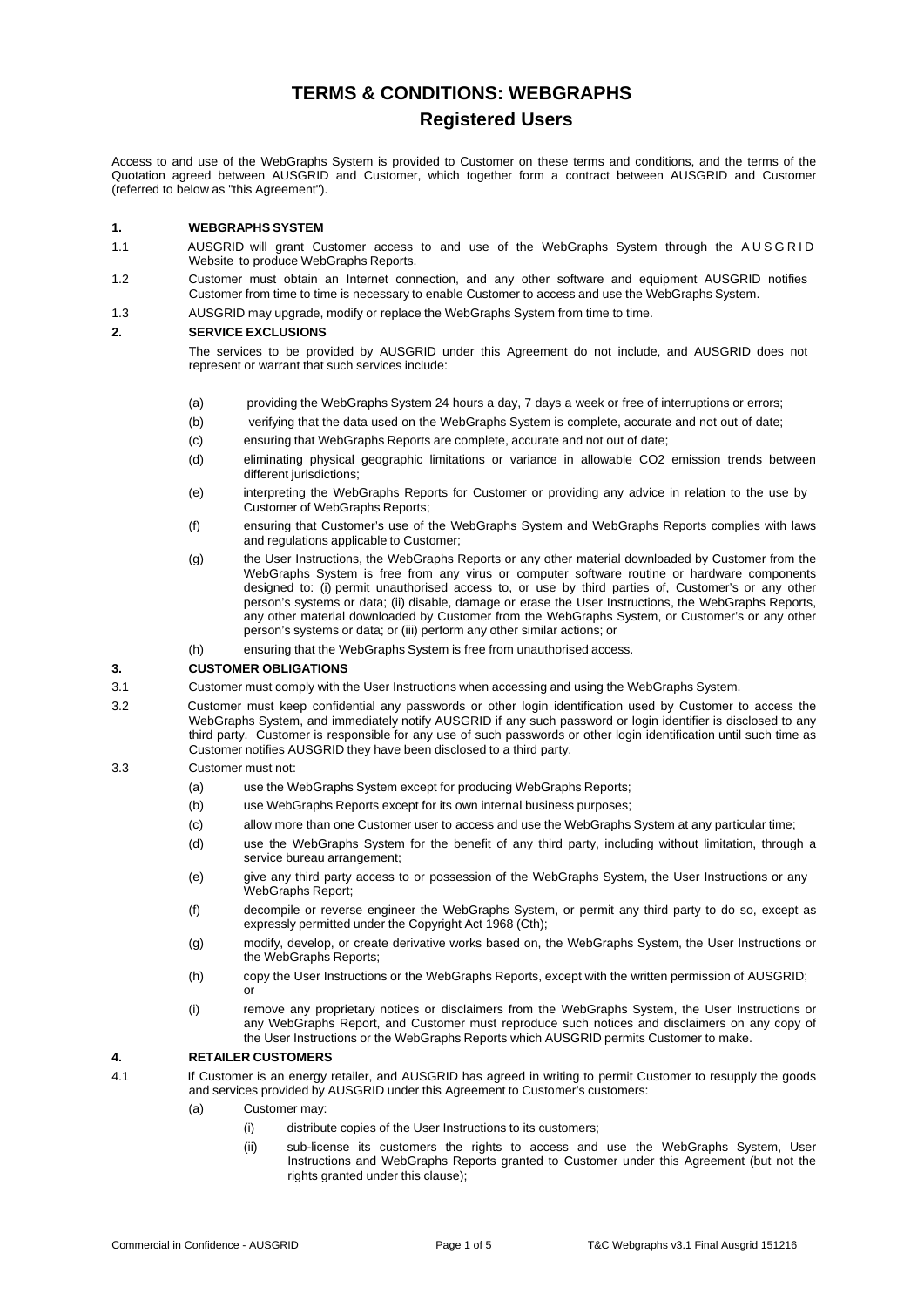- (iii) use the WebGraphs System, User Instructions and WebGraphs Reports to advise Customer's customers in relation to their energy consumption;
- (b) Customer must ensure that each customer to whom it resupplies the goods and services provided under this Agreement complies with the terms and conditions of this Agreement as if it was the Customer under this Agreement; and
- (c) Customer must indemnify AUSGRID against any claim or action by any customer of Customer in relation to the WebGraphs System, WebGraphs Reports or any WebGraphs Report, and any loss, liability, damage, cost, charge, outgoing or expense suffered or incurred by AUSGRID in connection with any such claim.
- 4.2 Any sub-licence to access and use the WebGraphs System, the User Instructions granted by Customer to any of its customers automatically terminates on termination or expiry of this Agreement.

# **5. FEES & PAYMENT**

- 5.1 Customer must pay AUSGRID:
	- (a) the Fees;
	- (b) the amount AUSGRID reasonably believes reflects the additional costs and expenses incurred by AUSGRID due to:
		- (i) any information supplied by Customer and relied on by AUSGRID when preparing the Quotation being incorrect, misleading or incomplete;
		- (ii) the delivery of goods or services under this Agreement being interrupted or delayed by Customer; or
		- (iii) any change in any law or regulatory requirement.
- 5.2 AUSGRID may, in its absolute discretion, increase the Fees:
	- (a) on each anniversary of the Commencement Date, by a percentage not exceeding the percentage increase, if any, in the Consumer Price Index (All Groups) Sydney over the preceding 12 months;
	- (b) on the commencement of any term subsequent to the Minimum Term, to AUSGRID's then current fees for the goods and services provided under this Agreement.
- 5.3 AUSGRID will invoice Customer monthly in arrears for all amounts owing to AUSGRID under this Agreement.
- 5.4 Customer must pay the amount specified in each invoice issued by AUSGRID within 21 days of receipt of the invoice or within such other period as may be agreed by the parties.
- 5.5 Customer must pay interest on any overdue amount calculated daily at the rate equal to 1% per annum above the Commonwealth Bank of Australia Corporate Overdraft Reference Rate as published from time to time, or if that rate does not exist for any reason, such other similar rate as agreed by the parties.

## **6. GST**

- 6.1 Words used in this clause which have a defined meaning in the GST Law have the same meaning as in the GST Law unless the context indicates otherwise.
- 6.2 The Fees and other amounts payable by Customer under this Agreement do not include GST.
- 6.3 To the extent that any supply made by AUSGRID under or in connection with this Agreement is a taxable supply, the consideration for that supply must be increased by an amount equal to the amount of that consideration multiplied by the rate at which GST is imposed in respect of the supply.
- 6.4 AUSGRID must issue a Tax Invoice to the Customer no later than 7 days after payment of GST inclusive fees or other amounts under this Agreement.
- 6.5 If either party is entitled under this Agreement to be reimbursed or indemnified by the other party for a cost or expense incurred in connection with this Agreement, the reimbursement or indemnity payment must not include any GST component of the cost or expense to the extent to which an input tax credit may be claimed by the party entitled to be reimbursed or indemnified, or by its representative member*.*

# **7. TERM & TERMINATION**

- 7.1 This Agreement:
	- (a) commences on the commencement date specified in the Quotation, or if no commencement date is specified in the Quotation, on the date the parties entered into this Agreement ("**Commencement Date**"); and
	- (b) continues until the expiry of the minimum term specified in the Quotation ("**Minimum Term**"), unless terminated earlier or renewed in accordance with this Agreement.
- 7.2 This Agreement will be renewed for successive terms of the same duration as the Minimum Term. If either party wishes this Agreement not to be renewed at the expiry of the Minimum Term or any subsequent term, it must give the other party at least 30 days notice of such wish.
- 7.3 AUSGRID may terminate this Agreement by giving 7 days notice to Customer if AUSGRID ceases to provide to its customers the goods and services provided under this Agreement.
- 7.4 AUSGRID may terminate this Agreement by notice to Customer if any overdue Fees are not paid within 10 days of a notice requiring the Customer to pay such Fees.
- 7.5 Either party may terminate this Agreement by giving notice to the other party if:
	- (a) the other party is in material breach of this Agreement and fails to rectify the breach within 10 days of being given notice requiring it to do so;
	- (b) an Insolvency Event occurs with respect to the other party; or
	- (c) a Force Majeure Event affecting a party continues for a period of 30 days or more.

# **8. EFFECT OF TERMINATION**

8.1 If this Agreement is terminated: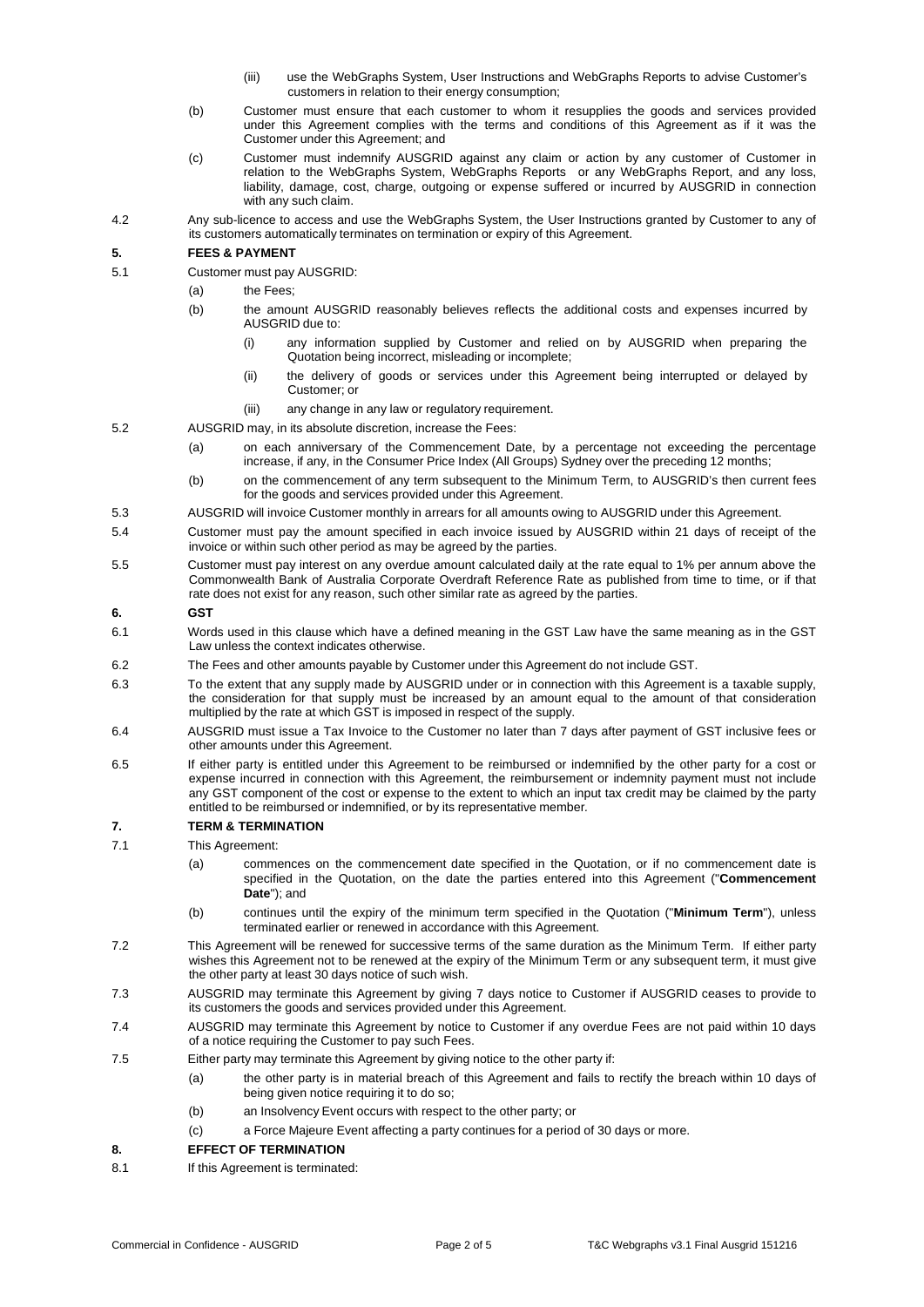- (a) Customer must immediately cease accessing and using the WebGraphs System and the User Instructions;
- (b) Customer must immediately destroy all records of the passwords and other login identifiers used by Customer to access the WebGraphs System; and
- (c) Customer must immediately return, or if requested by AUSGRID, destroy all copies of the User Instructions in Customer's possession or control.
- 8.2 If this Agreement is terminated by AUSGRID pursuant to clause 7.5(a) or (b), Customer must immediately pay any Fees due at the date of termination, together with the present value of any Fees that would have become due in the period between the date of termination and the date of expiry of the then current term of this Agreement.

# **9. WARRANTIES**

Except as expressly provided by this Agreement and apart from any condition or warranty implied by law which may not be excluded, restricted or modified, AUSGRID makes no representations, conditions or warranties, express or implied, under this Agreement.

## **10. LIMITATION OF LIABILITY**

- 10.1 Subject to clauses 10.2 and 10.3, AUSGRID is not liable for any loss or damage, however caused (including, but not limited to, by the negligence of AUSGRID), suffered by the Customer in connection with this Agreement, including without limitation, any loss or damage suffered or incurred in connection with the use of the WebGraphs System or any WebGraphs Report.
- 10.2 If the Australian Consumer Law or any other legislation implies a condition or warranty into this Agreement in respect of goods or services supplied, and AUSGRID's liability for breach of that condition or warranty may not be excluded but may be limited, clause 10.1 does not apply to that liability and instead AUSGRID's liability for any breach of that condition or warranty is limited to:
	- (a) in the case of a supply of goods, AUSGRID doing any 1 or more of the following (at its election):
		- (i) replacing the goods or supplying equivalent goods;
			- (ii) repairing the goods;
		- (iii) paying the cost of replacing the goods or of acquiring equivalent goods;
		- (iv) paying the cost of having the goods repaired; or
	- (b) in the case of a supply of services, AUSGRID doing either or both of the following (at its election):
		- (i) supplying the services again;
		- (ii) paying the cost of having the services supplied again.
- 10.3 Nothing in this Agreement is intended to exclude, restrict or modify rights which the Customer may have under the Australian Consumer Law or any other legislation which may not be excluded, restricted or modified by agreement.

# **11. INDEMNITY**

Customer indemnifies and holds harmless AUSGRID against all losses, damages, liabilities, claims, costs, charges, outgoings, expenses, harm or injury which any of them may suffer or incur in connection with:

- (a) any breach by Customer of this Agreement; or
- (b) any misrepresentation, misleading or deceptive conduct, negligence or any other wrongful act or omission of Customer, its employees, agents or contractors.

## **12. COVENANT NOT TO SUE**

Customer covenants not to make any claim or take any action against any officer, employee, agent, contractor, licensor or supplier of AUSGRID in relation to this Agreement.

## **13. INTELLECTUAL PROPERTY**

Except for any licence rights expressly granted to Customer under this Agreement, Customer obtains no title or Intellectual Property Rights in the WebGraphs System, the User Instructions or the WebGraphs Reports.

# **14. CONFIDENTIALITY**

- 14.1 Customer agrees to keep confidential, and not to use or disclose, any Confidential Information of AUSGRID, including Confidential Information provided to or obtained by Customer prior to the Commencement Date, except as expressly permitted under this Agreement.
- 14.2 The obligations of confidence in this clause 14 do not apply to Confidential Information:
	- (a) that is in the public domain otherwise than as a result of a breach of this Agreement or other obligation of confidence; or
	- (b) that is already known, rightfully received or independently developed, by Customer free of any obligation of confidence.
- 14.3 Customer will not be in breach of the obligations of confidence in this clause 14 by disclosing Confidential Information that is required to be disclosed under compulsion of law by a court or governmental agency, provided that, prior to disclosing such information, Customer has promptly notified AUSGRID in writing and Customer has exhausted all reasonable steps (whether required by AUSGRID or not) to maintain such Confidential Information in confidence.
- 14.4 Customer must not make or cause to be made any unauthorised disclosure, use or access in relation to AUSGRID's Confidential Information. If Customer becomes aware of any such unauthorised disclosure, use or access, Customer must: notify AUSGRID immediately; promptly provide AUSGRID with full details of, and assist AUSGRID in investigating, such disclosure, use or access; cooperate with AUSGRID in any investigation or litigation against third parties deemed necessary by AUSGRID to protect its rights in its Confidential Information; and use its best endeavours to prevent a recurrence of the unauthorised disclosure, use or access.
- 14.5 Customer acknowledges that AUSGRID and its licensors and other associates may suffer financial and other loss or damage in relation to a breach of this clause 14, and that monetary damages may be an insufficient remedy.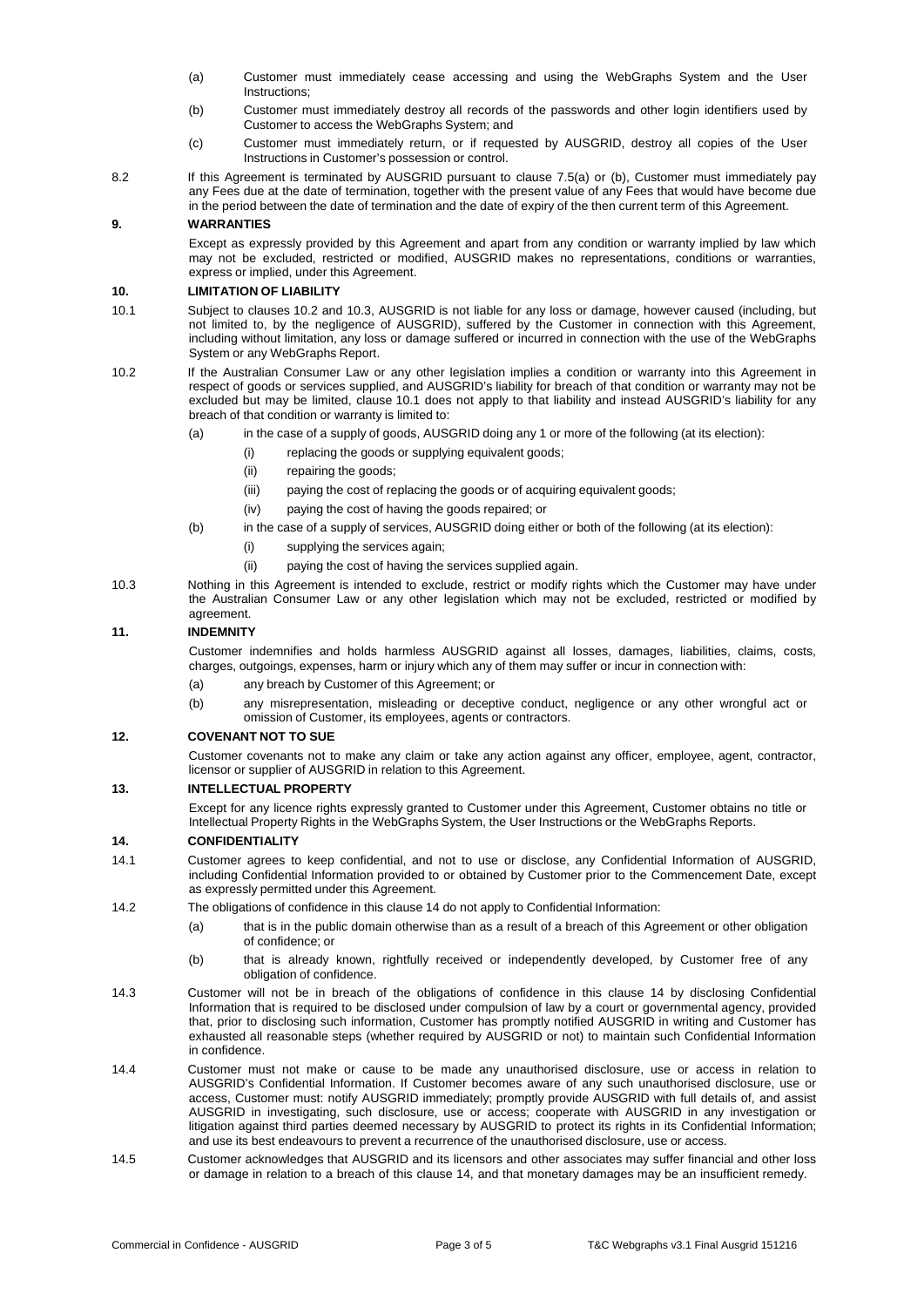Customer also acknowledges that in addition to any other remedy available at law or in equity, AUSGRID is entitled to injunctive relief to prevent a breach of, and to compel the specific performance of, this clause 14.

# **15. FORCE MAJEURE**

AUSGRID will not be liable for any delay or failure to perform its obligations under this Agreement caused by any Force Majeure Event.

### **16. DISPUTE RESOLUTION**

- 16.1 If a dispute arises in relation to this Agreement and the parties have not resolved the dispute within 7 days of one party giving written notice of the dispute to the other, the parties must, before commencing legal proceedings, endeavour to resolve the dispute through mediation.
- 16.2 The mediator must be a person appointed by LEADR and the mediation shall be conducted in accordance with the mediation rules of LEADR.
- 16.3 If the dispute is not resolved within 28 days of the appointment of a mediator, either party may, after giving written notice to the other party, commence court proceedings.
- 16.4 Nothing in this clause restricts the right of AUSGRID or Customer to seek urgent interlocutory relief or to terminate this Agreement in accordance with its terms and conditions.

#### **17. NOTICES**

- 17.1 Every notice, approval, consent or other communication ("**Notice**") issued by a party under the Contract must be issued by a duly authorised representative of the sending party to a duly authorised representative of the other party ("**Recipient**"). The Notice must be in writing and must be given to the Recipient by being sent by email transmission or sent by prepaid ordinary mail within Australia. A Notice is given, if sent by email transmission during any business day in New South Wales ("**Business Day**"), when the sending party's electronic equipment reported that the email had been sent. If the email transmission was sent after 5:00pm on a Business Day or on a day other than a Business Day, the Notice is deemed to have been given on the next Business Day. A Notice is given, if sent by prepaid ordinary mail within Australia, on the date that is 2 Business Days after the date of posting.
- 17.2 AUSGRID may give notice to Customer in relation to matters affecting users of the WebGraphs System generally by posting the notice on the AUSGRID Website, and such notices will be effective from the time of posting.

#### **18. VARIATION**

AUSGRID may amend these terms and conditions from time to time by notice posted on the AUSGRID Website effective from the time of posting.

#### **19. ASSIGNMENT**

- 19.1 Customer may not assign its rights or obligations under this Agreement without the prior written consent of AUSGRID.
- 19.2 AUSGRID may assign its rights, and may novate its rights and obligations, under this Agreement. If AUSGRID wishes to novate its rights and obligations under this Agreement to a third party, Customer must enter into a novation agreement with AUSGRID and the relevant third party on terms specified by AUSGRID to give effect to such novation.

#### **20. PRECEDENCE**

If there is an inconsistency between the Quotation and these terms and conditions, these terms and conditions prevail to the extent of the inconsistency.

#### **21. ENTIRE AGREEMENT**

The Quotation and these terms and conditions are the entire agreement of the parties in relation to the subject matter of this Agreement and supersede all other statements, representations, negotiations, arrangements, understandings, quotations, tenders and agreements, whether verbal or in writing.

#### **22. SEVERANCE**

- 22.1 If any provision of this Agreement is void, unenforceable or illegal in a jurisdiction, it is severed from the remainder for the purposes of enforcement in that jurisdiction.
- 22.2 The remainder of this Agreement has full force and effect, and the validity or enforceability of that provision in any other jurisdiction is not affected.
- 22.3 This clause 22 has no effect if the severance:
	- (a) alters the basic nature of this Agreement; or
	- (b) is contrary to public policy.

#### **23. WAIVER**

- 23.1 Waiver of any right, power, authority, discretion or remedy arising on a breach of this Agreement must be in writing and signed by the party granting the waiver.
- 23.2 This clause 23 may not itself be waived except in writing.

#### **24. GOVERNING LAW**

- 24.1 This Agreement is governed by the laws of New South Wales.
- 24.2 Each party submits to the non-exclusive jurisdiction of the courts of New South Wales.

#### **25. DEFINITIONS**

In these terms and conditions:

"**AUSGRID**" means Ausgrid Operator Partnership (ABN 78 508 211 731), trading as Ausgrid, a partnership carried on under that name by:

- (a) Blue Op Partner Pty Ltd (ACN 615 217 500) as trustee for the Blue Op Partner Trust;
- (b) ERIC Alpha Operator Corporation 1 Pty Ltd (ACN 612 975 096) as trustee for ERIC Alpha Operator Trust 1;
- (c) ERIC Alpha Operator Corporation 2 Pty Ltd (ACN 612 975 121) as trustee for ERIC Alpha Operator Trust 2;
- (d) ERIC Alpha Operator Corporation 3 Pty Ltd (ACN 612 975 185) as trustee for ERIC Alpha Operator Trust 3; and